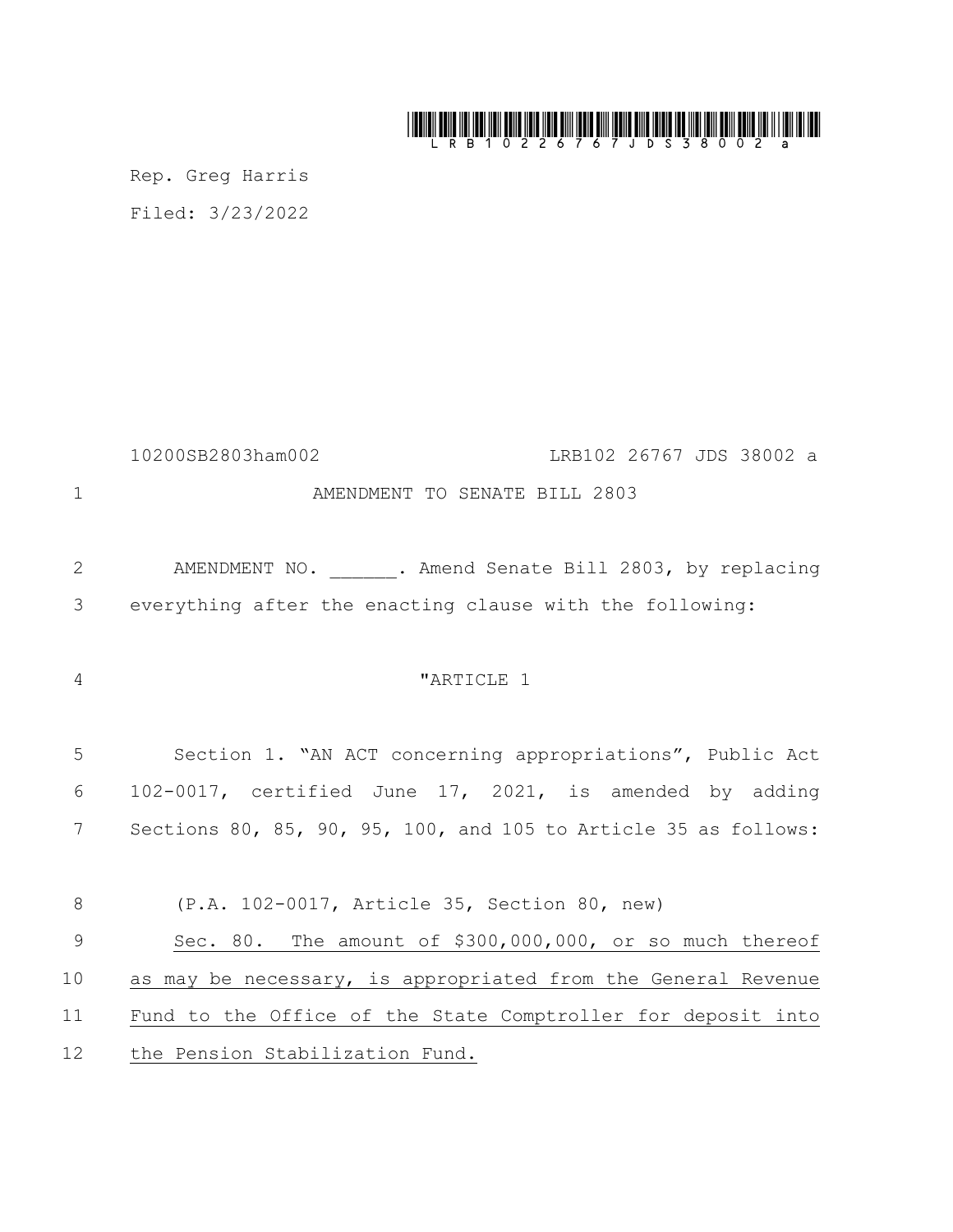10200SB2803ham002 -2- LRB102 26767 JDS 38002 a

| $\mathbf 1$     | (P.A. 102-0017, Article 35, Section 85, new)                    |
|-----------------|-----------------------------------------------------------------|
| $\mathbf{2}$    | Sec. 85. The amount of \$680,400, or so much thereof as may     |
| $\mathfrak{Z}$  | be necessary, is appropriated from the Pension Stabilization    |
| 4               | Fund to the Office of the State Comptroller for funding the     |
| 5               | unfunded liabilities of the General Assembly Retirement System. |
| $6\,$           | Amounts appropriated under this Section shall be in addition    |
| $7\phantom{.0}$ | to, and not in lieu of, any State contributions required under  |
| 8               | Section 2-124 of the Illinois Pension Code.                     |
|                 |                                                                 |
| 9               | (P.A. 102-0017, Article 35, Section 90, new)                    |
| 10              | Sec. 90. The amount of \$3,571,000, or so much thereof as       |
| 11              | be necessary, is appropriated from the Pension<br>may           |
| 12              | Stabilization Fund to the Office of the State Comptroller for   |
| 13              | funding the unfunded liabilities of the Judges Retirement       |
| 14              | System of Illinois. Amounts appropriated under this Section     |
| 15              | shall be in addition to, and not in lieu of, any State          |

 contributions required under Section 18-131 of the Illinois Pension Code.

(P.A. 102-0017, Article 35, Section 95, new)

 Sec. 95. The amount of \$64,786,400, or so much thereof as may be necessary, is appropriated from the Pension Stabilization Fund to the Office of the State Comptroller for funding the unfunded liabilities of the State Employees' Retirement System of Illinois. Amounts appropriated under this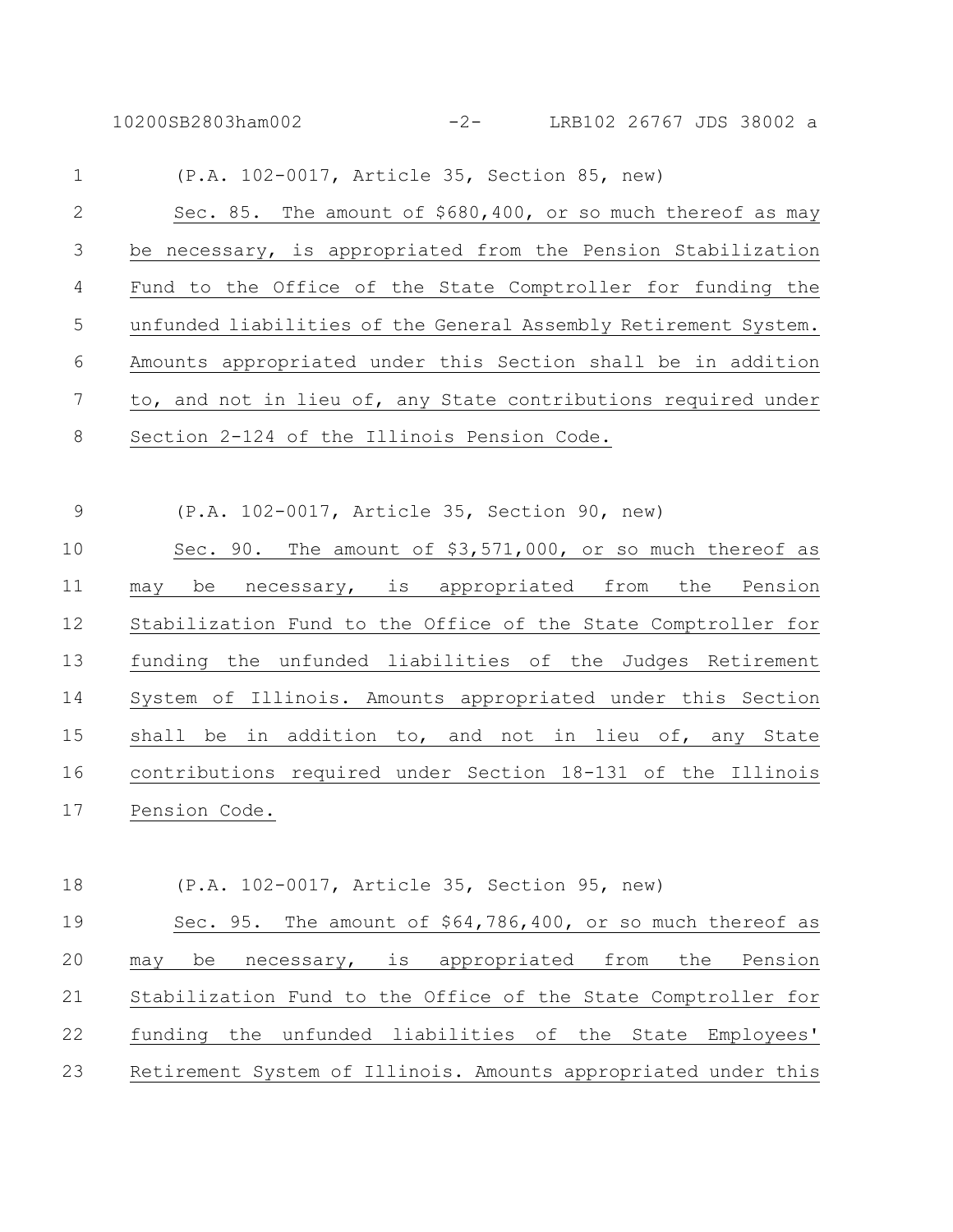10200SB2803ham002 -3- LRB102 26767 JDS 38002 a Section shall be in addition to, and not in lieu of, any State contributions required under Section 14-131 of the Illinois Pension Code.

 (P.A. 102-0017, Article 35, Section 100, new) Sec. 100. The amount of \$172,823,300, or so much thereof as may be necessary, is appropriated from the Pension Stabilization Fund to the Office of the State Comptroller for funding the unfunded liabilities of the Teachers' Retirement System of the State of Illinois. Amounts appropriated under this Section shall be in addition to, and not in lieu of, any State contributions required under Section 16-158 of the Illinois Pension Code.

(P.A. 102-0017, Article 35, Section 105, new)

 Sec. 105. The amount of \$58,138,900, or so much thereof as may be necessary, is appropriated from the Pension Stabilization Fund to the Office of the State Comptroller for funding the unfunded liabilities of the State Universities Retirement System. Amounts appropriated under this Section shall be in addition to, and not in lieu of, any State contributions required under Section 15-155 of the Illinois Pension Code.

ARTICLE 2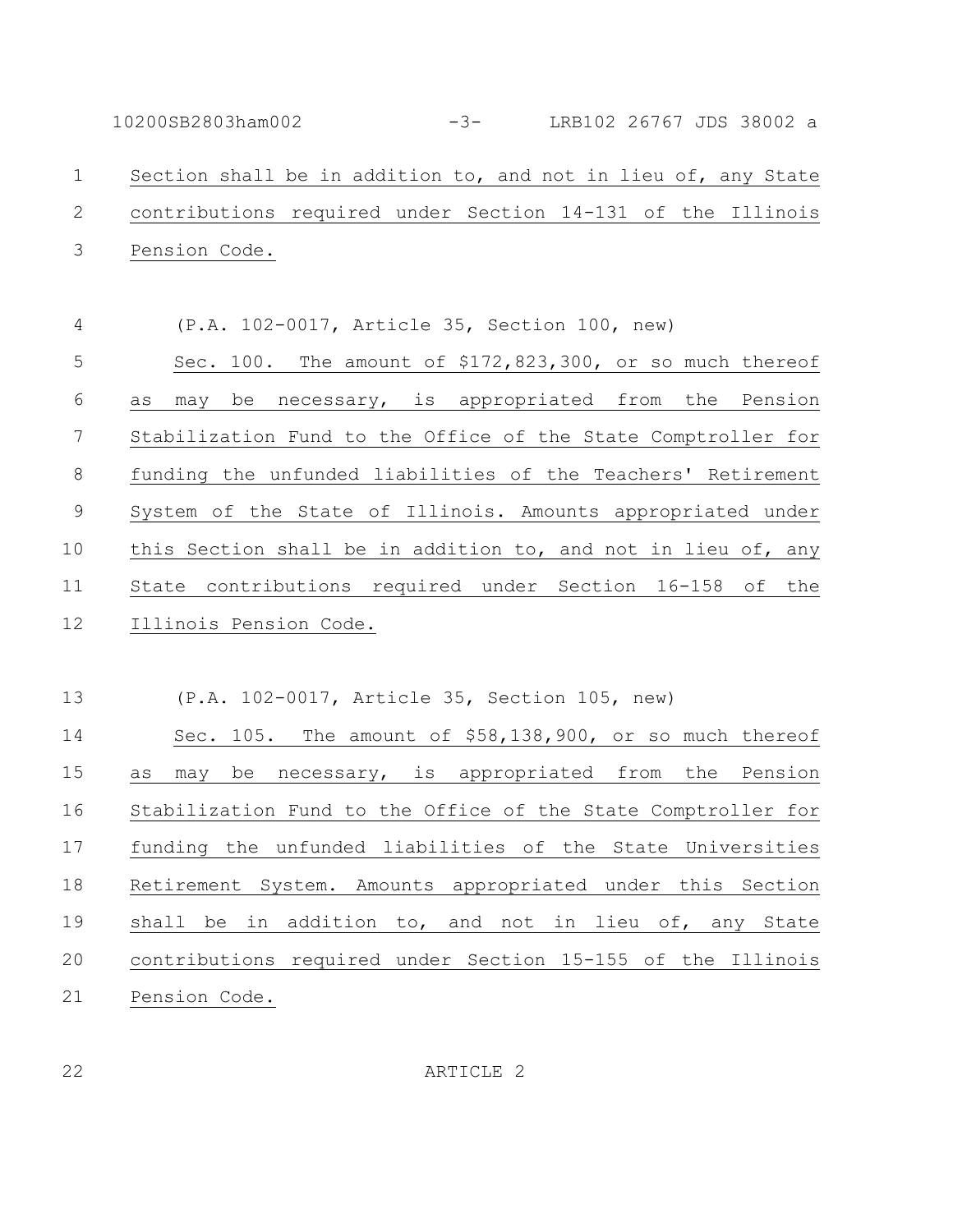10200SB2803ham002 -4- LRB102 26767 JDS 38002 a

 Section 1. "AN ACT concerning appropriations", Public Act 102-0017, certified June 17, 2021, is amended by changing Section 5 of Article 44 as follows: (P.A. 102-0017, Article 44, Section 5) 5 Sec. 5. The sum of \$2,749,744,600 \$1,851,475,900, or so much thereof as may be necessary, is appropriated from the General Revenue Fund to the Department of Central Management 8 Services for Group Insurance. ARTICLE 3 Section 1. "AN ACT concerning appropriations", Public Act 102-0017, certified June 17, 2021, is amended by adding Section 35 to Article 53 as follows: (P.A. 102-0017, Article 53, Section 35, new) Sec. 35. The sum of \$2,700,000,000, or so much thereof as may be necessary, is appropriated from the State Coronavirus Urgent Remediation Emergency Fund to the Department of Employment Security for payment to the Illinois Unemployment Insurance Trust Fund for partial repayment of Title XII advances, including prior year costs.